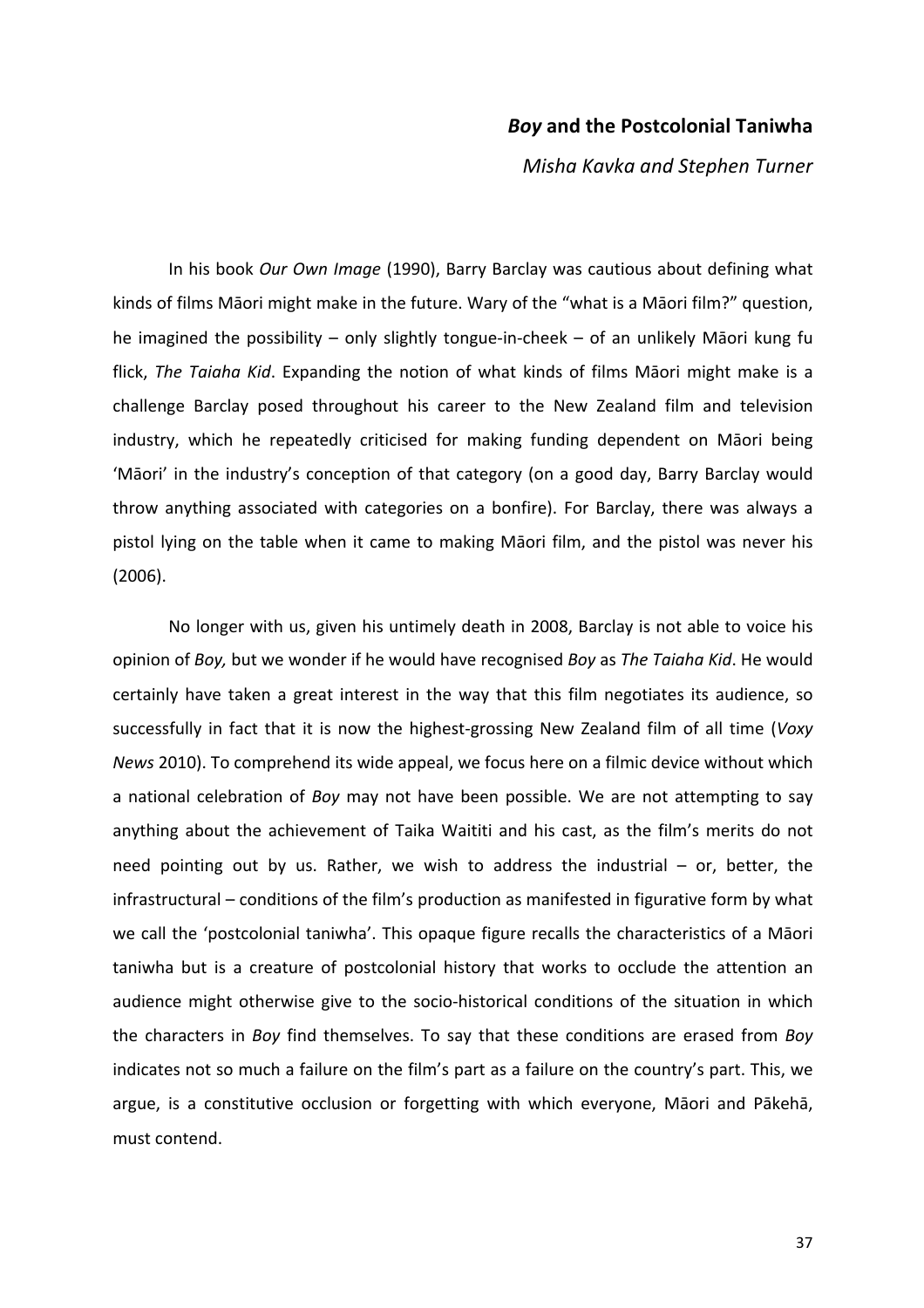The postcolonial taniwha is not authentically Māori, but is rather a filmic trope demanded by the conditions of possibility of making a successful Māori film in Aotearoa New Zealand. It works to simultaneously communicate and elide the historical bases of social deprivation amongst Māori that a non-Māori audience is usually not disposed to contemplate, and even refuses to acknowledge if directly addressed. In *Boy*, of course, deprivation is signalled everywhere, but it appears as a 'natural' part of the landscape, encompassing impoverished homes ('a shithole', says Alamein about the family home), derelict houses, ruined cars, collective unemployment, missing mothers, deadbeat fathers, and numerous references to the fantasised wealth of the 'rich', as opposed to local people's lack of money. The roads, for instance, are so evidently poor that Boy finds it hard to ride the bike (presumably stolen) that Alamein has brought, while Rocky's new skates are seemingly redundant given the 'natural' lack of infrastructure in the countryside. These signs themselves, and indeed what they say about issues of rural Māori communities, are less our concern here than the incommunicability of the larger conditions of this poverty, and especially the impossibility of relating such conditions to colonial history. It is no secret in the film that the local situation is blighted; this is noted metaphorically near the very beginning, when Boy's self-introduction in the classroom is followed by the teacher's efforts to engage his class in a discussion of 'the plague' by way of an image of a blighted sheep. What the plague might be is not answered for the class – the lesson is interrupted by Boy's fist-fight with his classroom nemesis<sup>1</sup> – but the sense of a plagued people persists throughout the film. That the blight is lifted by the reunion of Alamein, Boy and Rocky, hallowed by the sardonically upbeat ending to the film, is due in no small way to the postcolonial taniwha, which is integral, indeed structurally necessary, to the happy outcome. This, then, is the figure we will follow.

The postcolonial taniwha helps to articulate a legacy of colonisation without non-Māori appearing to be in any way responsible for the social and natural degradation it caused. In *Boy*, the taniwha appears in the form of Weirdo, a character unlike any other in the film, who is neither named nor narrativised. He appears repeatedly–and hence

 $1$  This moment of editing is not without interest for our argument, since it subtly indicates that Māori in-fighting takes the place of any sustained attention to the historical conditions of the deprivation that plagues Māori communities or, put another way, that (Māori) boys will just be boys, taking out their frustration on each other rather than attempting to understand the sources of that frustration.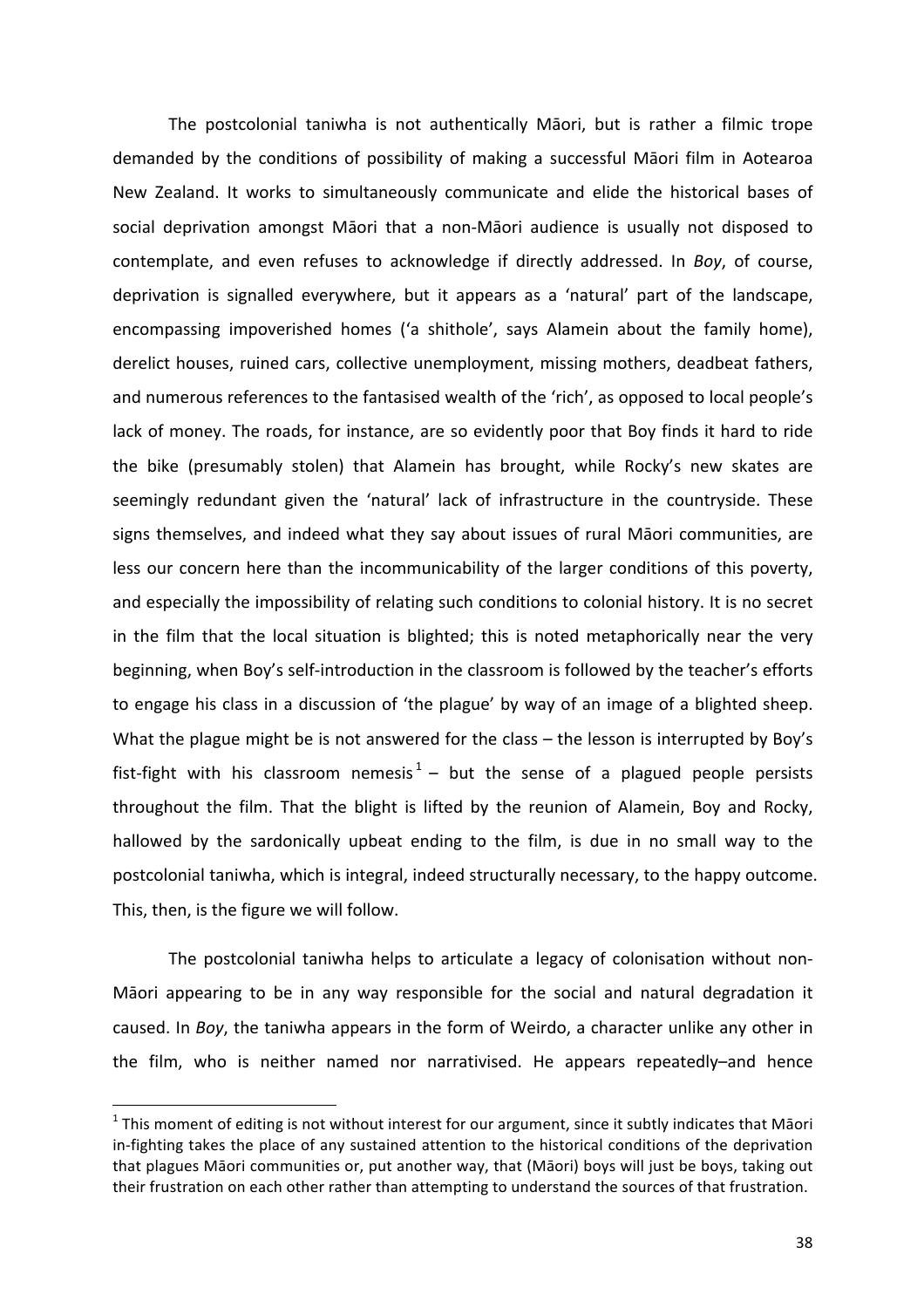tropically-in close proximity to the river, engaged in an endless and unexplained pursuit of poking amongst the driftwood looking for 'anything'. At first chased away by Boy and a reluctant Rocky, Weirdo reappears in a second encounter with Rocky urging him to whisper because, he says, the water is 'dangerous'. Taniwha, according to Māori Marsden, are

... dragon-like creatures [who] dwelt in certain localities and could be independent and unattached from the local tribe. As such, they were devourers of men. But where they were attached to the local tribe, they acted as guardians and manifested themselves as animals, fish, birds or reptiles. Strictly speaking, these were not spirits but occult powers created by the psychic force of ancient tribal tohungas [sic] and by the mana of their creative word, given form and delegated as guardians for the tribe. (19)

Weirdo is evidently handicapped, a condition or disposition that may be associated with having special psychic powers, or seeing differently. In any case, it is clear that Weirdo is unusually attentive to the local land and waters, which he appears to oversee and tend as he pokes about on the shore. Like a taniwha conceived as guardian, the watchful Weirdo will later save Boy from drowning, after he falls, stoned and drunk, into the river from the bridge separating his house from the urupa where his mother lies buried. In the subjectively filmed sequence preceding his fall, Boy sits on the railing of the bridge and sees the fantasy world he has hitherto shared with his father literally turned upside-down, as memories of his dying mother *without* his father in the frame<sup>2</sup> give way to an upside-down shot of the sky, land and water around him. Eliding any rescue scene, the next shot of Boy (after a brief cut to Alamein literally digging a hole for himself in the paddock where he had buried his 'treasure') shows him lying on the ground, wet but covered tenderly with a blanket. As he attempts to focus his eyes on a figure sitting by the riverside, a fantasy image of his mum is replaced by a second take: his rescuer is Weirdo, spirit of his dead mother, river guardian and taniwha in one.

<sup>&</sup>lt;sup>2</sup> Again, the editing here is important, as an initial sentimental memory of smiling mother and child (Boy) sitting in a pohutukawa tree by the river gives way first to an image of the weeping and pregnant mother next to the child, and then to the death scene, with only the bloody feet of the mother visible as the grandmother rocks the newly born Rocky in grief. This last image, framed by the young Boy peeking around the doorway, is a literal replay of Boy's memory from earlier in the film, except that in its first appearance Boy (mis)remembers a broken and grieving Alamein curled at the foot of the bed. The awareness  $-$  brought about by a combination of weed, beer and the taniwha – that his father was not in fact at the birth/death, leads to Boy's epiphany.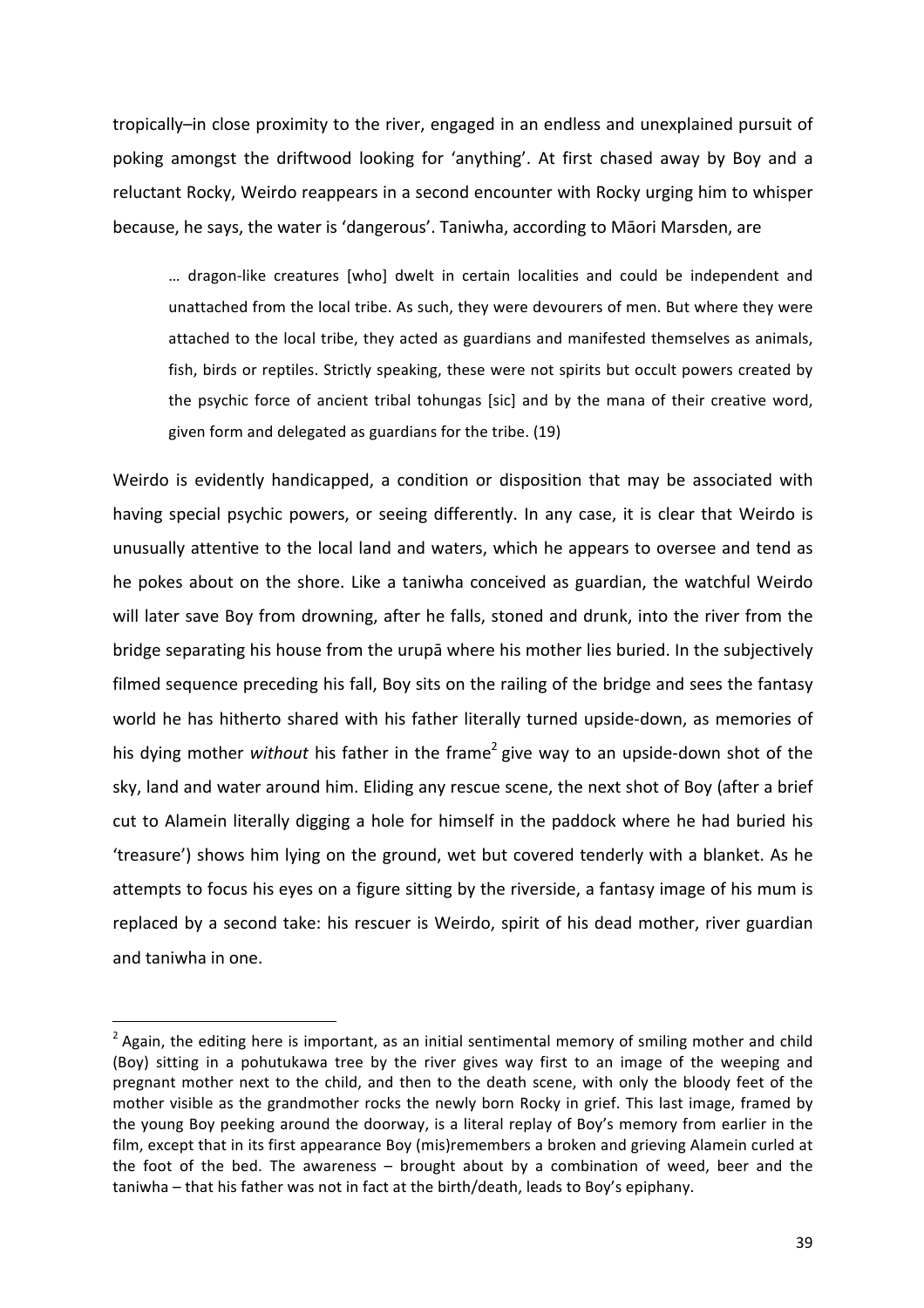Rocky, the ethereal child who believes his 'special powers' killed his mother, has immediate rapport with Weirdo, who confirms the wisdom of seeing differently by telling Rocky that he must use his powers for good, "just like in the comic books". This Rocky later does. Dressed in a homespun superhero costume; with belted red jacket, pillow-slip cape and roller skates, Rocky glides up to Alamein waving a sparkler like a vernacular angel on wheels, offering to absolve Alamein of his guilt for his absence at Rocky's fatal birth. However, absolution is somewhat more complex than this, since Rocky apologises to Alamein for his own role in his mother's death ("sorry for what I did to mum"), thereby modelling acceptance of the tragedy and making Alamein responsive to his own grief at the loss of his partner. This touching scene itself turns on the physical gesture of touch, for Rocky reaches out and lays a childish hand on Alamein's forehead in a gesture reminiscent of the fantasy figure *E.T. (Extra-Terrestrial)*, the alien-child from Spielberg's eponymous film (1982) whose omnipotent touch is earlier mentioned, if not obsessed over, by Alamein ("I seen it four times"). This remains, however, a world turned upside down: alien replaces angel, the child apologises for his birth to his father, and absolution is followed rather than preceded by blame, when Boy suddenly returns from his fall into the water and accuses Alamein of not having been there at his mother's death. Boy's own touch, as he slaps and beats his father, is far less forgiving than Rocky's, although Ocean Ripeka Mercier points out that "both forms of touch bring each relationship to a head" (7).

It might also be said that Weirdo is touched. In fact, it is his touch, and his being touched, that sets in motion the endgame of transformation and resolution. He is a *deus ex machina*, an opaque figure whose transformative, albeit peripheral, presence ultimately saves the vexed relationships between Alamein, Boy and Rocky. His transformative powers, however, only work because he is opaque. If we knew his story – indeed, if he were properly embedded in a network of social and narrative relations, as the other characters are  $-$  he could not operate outside the actions of the others in order to save Alamein-Boy-Rocky. Unlike an authentic taniwha, however, which is named and known, this one is merely filmic, an essentially structural device given embodiment in order to resolve the core conflict in such a way that the historical, social and material conditions of their situation are not directly addressed.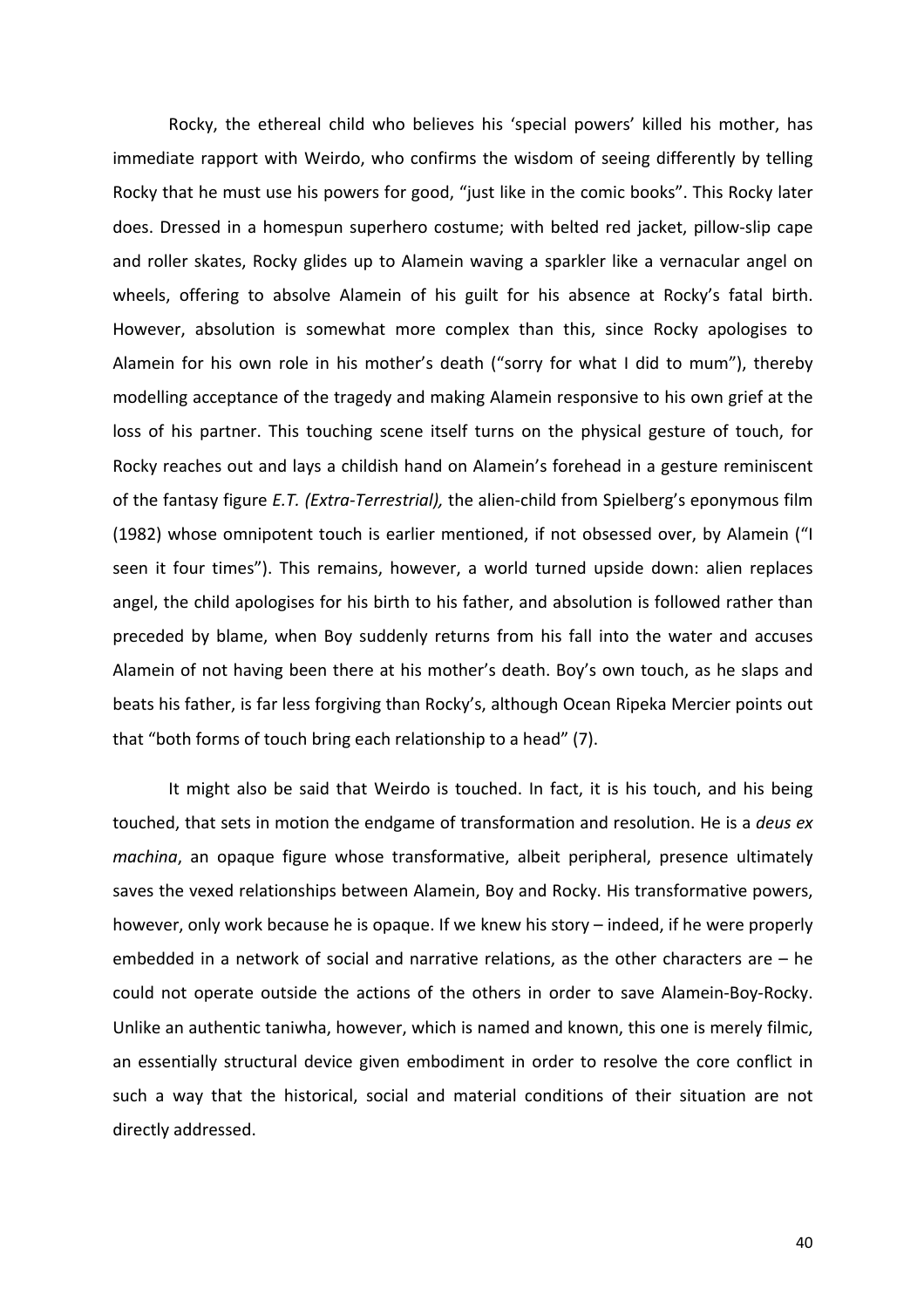This is the basis, we would argue, for the appeal that *Boy* undoubtedly has for a national audience. Despite the brilliance of Waititi's filmmaking, we say this with a sense of misgiving. If some Māori felt concerned that an audience might be laughing at Māori in this film, as was indicated at the *Boy* symposium (2011), our Pākehā misgiving – which might be the flipside of the Māori misgiving  $-$  is that we are somehow let off the hook of responsibility for the social deprivation that this film confronts us with. It is as though what this film gives misses Pākehā altogether. This is in part to do with the hermetically sealed world of Boy, his mates and his whānau. We receive only a glimpse of the outer world in the surreal image of a group of cyclists whizzing by the stoned Boy before he falls off the bridge. Like an anamorphic stain on the inner world, to use Lacan's terminology (88-89), the cyclists move so fast across the surface of the image that they are literally out of focus, ungraspable to the naked eye.<sup>3</sup> The contrast between the cyclists and the local world is strange and glaring, as if the two worlds were incommensurate, able to occupy the same frame only on different planes, with one laid anamorphically across the other.

In a similarly doubled layering, the focus of the film may be a profound story of healing, but the blind spot of this vision means that non-Māori need not play any role in righting the blighted social setting. They simply whizz over the bridge, unconscious of the river tended by the taniwha below. The filmic taniwha warns all concerned of the danger to be avoided here, which, like *Whale Rider* or *Once Were Warriors*, demands that for the sake of the film's national success Pākehā must not bear any relation to the material and social poverty of the Māori world as depicted. That everything is put right in *Boy* allows us all to be happily 'post'-colonial, but this depends on a structural mechanism which is economistic in its function rather than spiritual. If colonisation is a knotted circumstance of violence, this knot cannot but appear in a film where the negative effects of the political economy of settlement are quite evident (see Turner). The hinge-like figure of the postcolonial taniwha crucially connects the interior and exterior stories of what Barclay has called Fourth Cinema, that is, an inner Māori story and an outer story that is more easily grasped by Pākehā.

<sup>&</sup>lt;sup>3</sup> As Margaret Iversen explains, the concept of anamorphosis was introduced by Lacan in The Four Fundamental Concepts of Psycho-analysis, 'where he used the perspectivally distorted death's head floating in the foreground of Hans Holbein's famous painting, *The Ambassadors* (1533), to figure the blind spot in conscious perception. Several references to anamorphosis appear in *The Four Fundamental Concepts*, where it is used to describe what the geometral (conscious) model of vision necessarily elides' (7).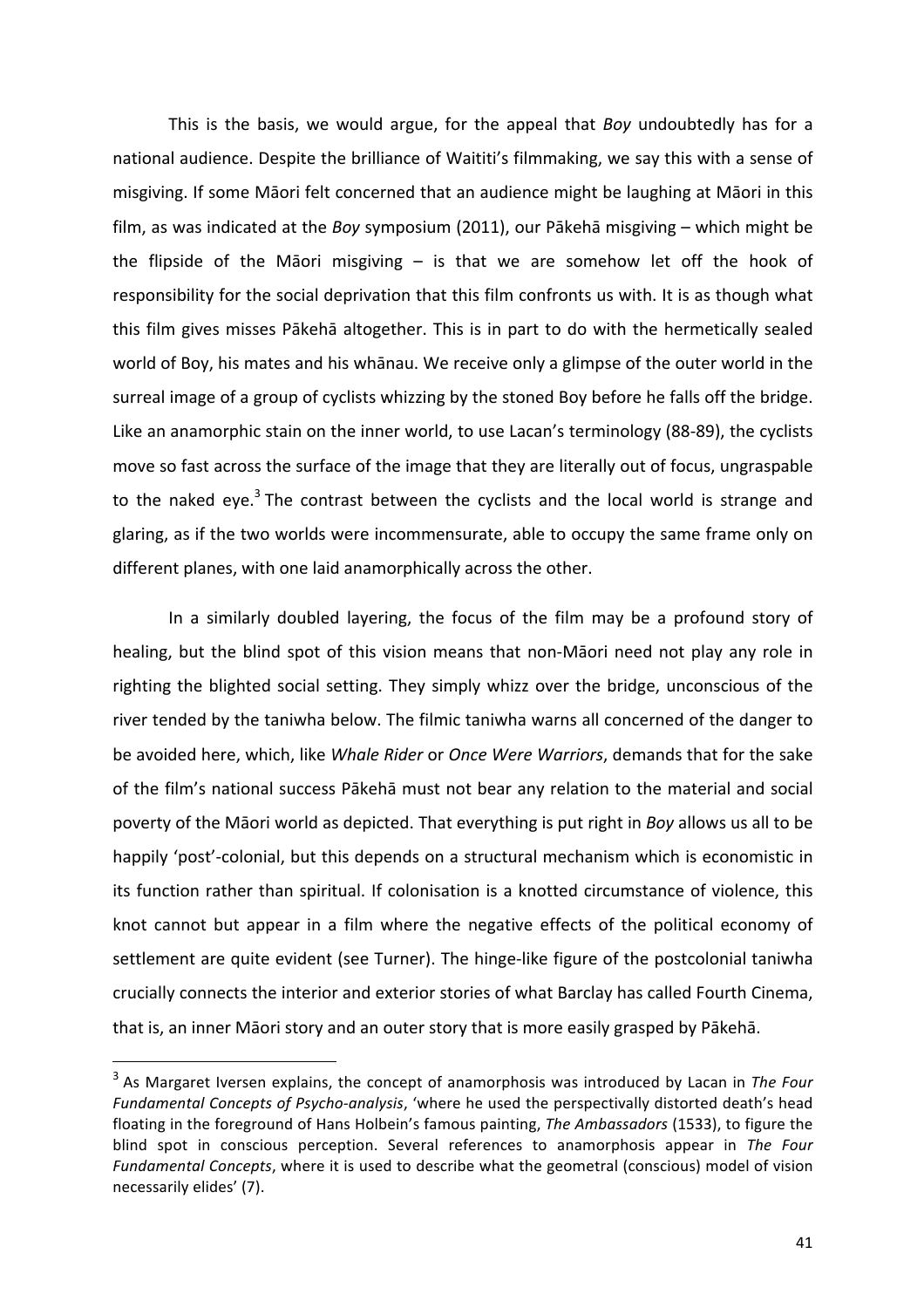Amidst his numerous talks and writings, Barclay notes the difficulty of fielding Māori stories when the audience is not wholly or even primarily Māori (2003). The difficulty begins with the appeal or pitch to funders, who sit within an industry that has every interest in Māori film for non-Māori but very little interest in Māori film for Māori. The solution, according to Barclay, involves a double telling; an interior story that Māori will understand more or less well at the heart of an exterior story generically recognisable to non-Māori. Barclay's own first feature film, *Ngāti* (1987), concerns an intra-iwi conflict enfolded in an outer story about the return of the native son who discovers his own 'Māori-ness'. Needless to say, the romantic prodigal-son story is more readily graspable by a non-Māori audience  $$ and more readily fundable by the film industry  $-$  than the internecine politics of East Coast Māori at the time of the film's making. Whereas Barclay's more explicitly politicised films obviate the structural need for a postcolonial taniwha, we are interested in how interior and exterior stories come to be threaded together in popular Māori film, and what form they might take when threaded together.

Mercier's reading of *Boy* within a kaupapa Māori framework greatly helps us here (2010). While ownership of mātauranga Māori must lie beyond our ken as Pākehā researchers, we are heavily indebted to Mercier for opening up the wealth of insight that this framework makes possible. Her reading points out the existence of an inner story, or interiority, which remains relatively inaccessible to non-Māori, but allows us to see the film work of the outer story and the function of the figure of the postcolonial taniwha. Mercier sees the film as unfolding a five-step process that follows the pōwhiri on the marae ātea. The film first offers the karanga, in which Boy's introduction of himself welcomes us to his world. The second phase is the whaikōrero, which lays out the kaupapa or issues of the film by way of the delegated orators, or central characters. Indeed his teacher, Mr Langston, thinks Boy is an orator like his father, and that he has 'potential'. The third phase is the koha, an exchange or sacrifice, which reciprocates the manaakitanga of the hau kainga, where Boy (representing the hau kainga) loses his beloved goat, Leaf, after Alamein (the manuhiri) runs him over on a drunken drive home. The next element is the hariru, where the important sense of touch brings manuhiri and hau kainga together as Rocky 'triggers' Alamein's real hurt by ritualistically touching his forehead. The final element is kai, a coming together in which the tapū is lifted and the danger of encounter dissipated. In the Thriller/Poi E 'hybrid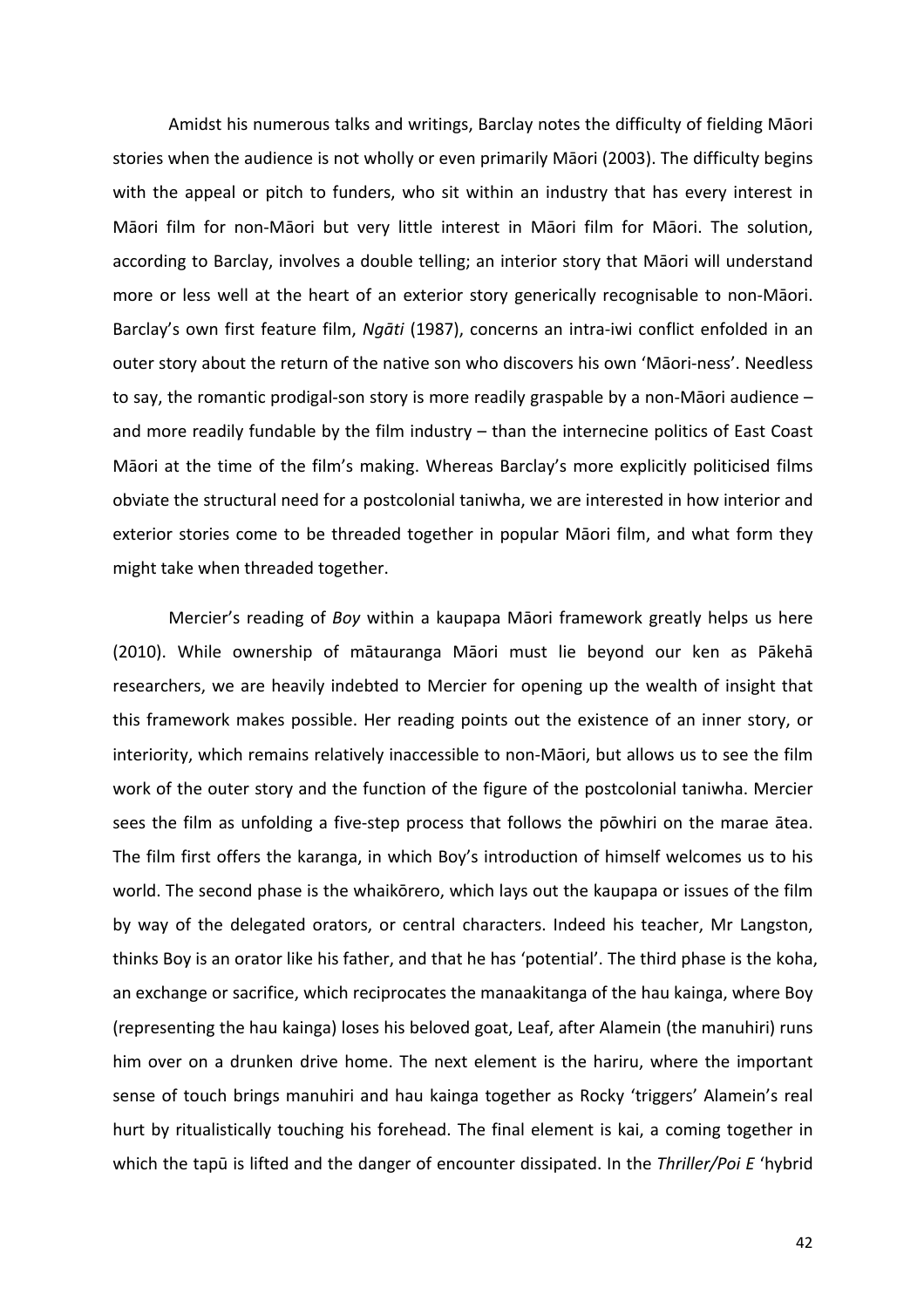haka' that accompanies the closing credits, the kai and waiata are interwoven, says Mercier (7). The haka is thus not just comic genius, but perfectly fulfills the trajectory of a powhirithemed Māori film. This is what Barclay called the 'interiority' of Māori film, which is to be distinguished from the 'surface features' or 'accidents' that merely constitute its exteriority, such as 'rituals, the language, the posturing, the décor, the use of elders, the presence of children, attitudes to land, the rituals of a spirit world' (2003, 7).

As opposed to the kaupapa Māori story, the outer story in *Boy* is fleshed out by references to popular culture (such as Michael Jackson, the novel *Shōgun* (1975), the film *E.T.* The *Extra-Terrestrial* and the 1979-85 television series *The Dukes of Hazzard*) and by the all too familiar imagery of rural and gang-patched Māori, here given a comic twist. Waititi's cartooning of 80s culture and Māori stereotyping works to good effect, while also delivering a healing story according to a more traditional Māori pattern. Mercier's careful attention to the elements of this Māori pattern alerts us to the hinge between the inner and outer dimensions that allows a properly Māori story to be fielded also by a non-Māori audience. This requires a figure that plays no role in the pōwhiri, resembling instead a creature, the taniwha, that is both not of this world and visible to outsiders. In keeping with his commitment to the Māori story, Waititi no doubt wanted to make his taniwha real, rather than the disembodied, often-scorned mystical entity of middle-New Zealand outrage that blocks the building of roads and prisons, and otherwise halts national progress (consider, for instance, the 2002 protests at Ngawha).

We have already noted the hinge-like capacity of Weirdo as taniwha. Otherworldly in Māori terms, we think he is structurally useful for Pākehā audiences in the sense of turning social deprivation into a 'natural' landscape. Within a political economy perspective, this gnarled figure articulates, or rather disarticulates, the knotted circumstances of violently colonising settlement. The problems that the central characters in *Boy* face are ultimately seen to lie within themselves, chalked up to boys being boys and Māori being Māori, rather than in the historical and material conditions of settlement. While these may not be the focus of the film, the unifying force of the final element of the powhiri, where Jackson meets Pātea Māori Club, is somewhat forestalled by the audience's forgetting. Local people are no doubt aware of what has happened, which has so reduced their 'potential', but a larger audience may well be distracted by the entertainment of locals, not to mention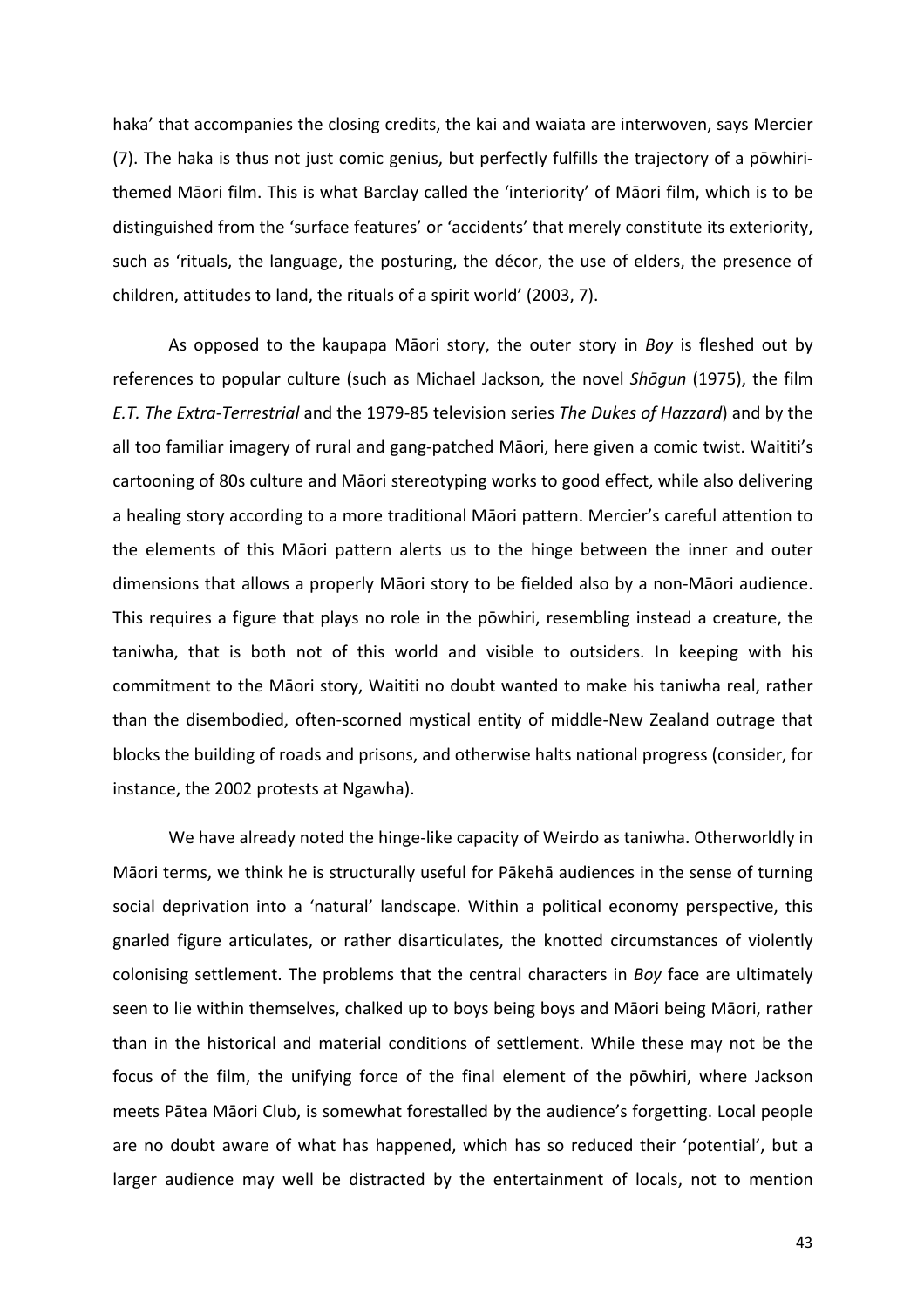distracted by local people *as* entertainment (playing stereotypical conceptions of oneself for laughs is a local problem that is at least as old as the comedy of Billy T James, itself briefly referenced in *Boy* as the children laugh at James on TV while doing the washing up). The postcolonial taniwha, we suggest, is the pistol on the table, the *sine qua non* of a national popular story without which Māori content cannot be articulated.

We see the same taniwha figure at work elsewhere, such as in *The Strength of Water* (2009), another moving story of healing that relates and simultaneously occludes the conditions of loss and conflict, this time through a taniwha figured as a mongrel dog that drives the prodigal son to bear the blame for the death of the Māori community's favourite daughter. Films made by Pākehā which touch on the historical and material reality of colonisation are differently opaque. Lacking an inner sense of broken Māori history, they throw up, according to Allen Meek (43-61), giant-like figures that are congealed images of primitivism and savagery, evidenced for instance in the symbolically martyred figure of Niki Takao lying naked on a deserted street in Vincent Ward's Rain of the Children (2008).<sup>4</sup> While it may be that no New Zealand filmmaker has so significantly misapprehended colonial history as Vincent Ward, who recasts the past-in-the-present of Tūhoe as the curse of an old woman and thereby puts that past to bed and makes himself at peace, this does raise the question of whether the colonial past is similarly misapprehended in *Boy.* 

Waititi's comedy has an entirely different tone to Ward's self-alienated and lachrymose paint-overs, but the more important difference is that the colonial realities which underlie the social landscape of *Boy* are not so much misapprehended as obliquely referenced. For instance, having realised that he went too far in angrily stripping Boy of the 'Crazy Horses' gang jacket that his son had borrowed in order to be more like his father, Alamein comically pops up at the window of the boys' bedroom to apologise. In a sense, the apology is the closest anyone in the film comes to a reflection on the frustrations caused by colonial history:

I'm under a lot of stress at the moment, got a lot goin' on, y'know. People trying to bring me down and shit, the government mainly – and others. And I'm getting frustrated, y'know, can't find my shit.

<sup>&</sup>lt;sup>4</sup> Olivia Macassey makes insightful use of Meek's notional giant in her sharp-eyed exposure of Ward's tactical avoidance of colonialism (3-7).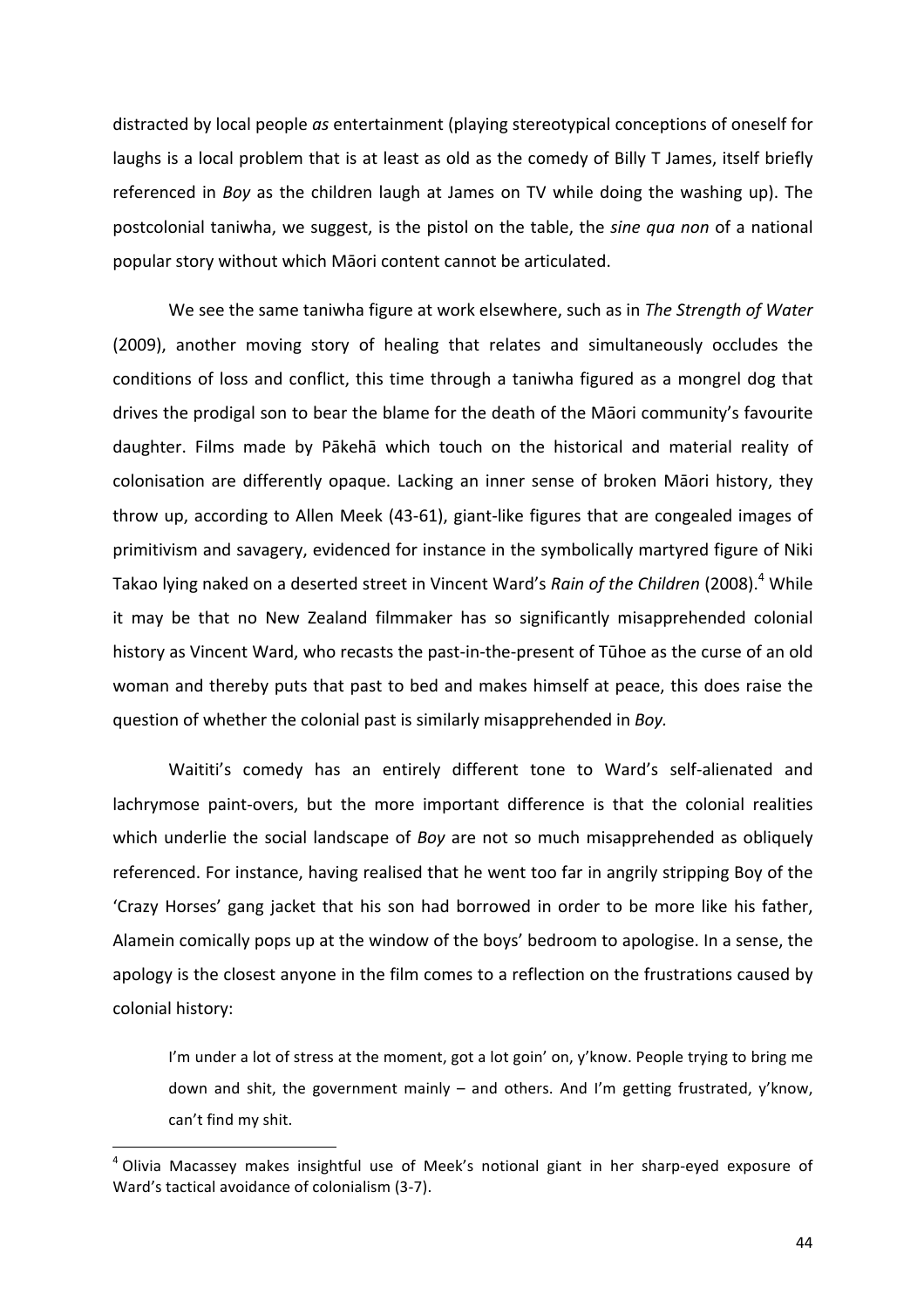Alamein's plea for forgiveness resonates with Meek's giant figure, in part because he is literally perched on the shoulders of one of his gang members but also because he can only understand himself in terms of The Incredible Hulk (1978-82) of 80s popular culture:

Sorry I am like I am sometimes. Get angry, a bit like *the Hulk*. He gets angry. He is usually helping people, but sometimes he loses control. He's not a bad guy. Mainly he's a good guy. Think you can handle having the *Incredible Hulk* for a dad?

This knotted talk suggests at once a necessary obliquity where a non-Māori audience is concerned, and the wish for a Golem-like figure that might secure Māori community and flourishing.

That community proves key to the reunion of Alamein. Boy and Rocky in the urupa in the film's final shot. In his own earlier moment of realisation, Rocky sees a picture of the local marae – the only such image we see of it in the film – and recognises that Alamein was once there, although later absent during his mother's death. The grainy photos of the marae bespeak a historical and social reality of community that remains interior to the film, whereas Waititi, Billy T James-like, otherwise plays the local landscape for laughs. We are not so sure, however, whether Pākehā can truly share the sense of community that all are given to feel in the closing credits, since the role they have played in what has happened here is so occluded. It is unclear whether the promise of the film's epigraph, taken from Spielberg's  $E.T.$  – "You could be happy here  $\ldots$  We could grow up together" – offers to absolve Pākehā from the historical responsibility of having forced a situation of "grow[ing] up together" or promises a collective maturity to come. In effect, it is impossible to be earnest where *Boy* is concerned, since the humour is so infectious and irrepressible, but our misgivings beg the question of the authenticity of everyone being "happy here". New Zealand film, little helped by the poverty of criticism and a national drive to self-celebration, may itself be an extended form of misgiving about such happiness, at least until a political economy of the 'we' who could grow up together no longer requires a pistol on the table, or a fabricated taniwha, to mediate real encounter and exchange.

*Misha Kavka teaches film, television, and media studies at the University of Auckland. She is* the author of two books on reality television (Palgrave 2008 and Edinburgh University Press